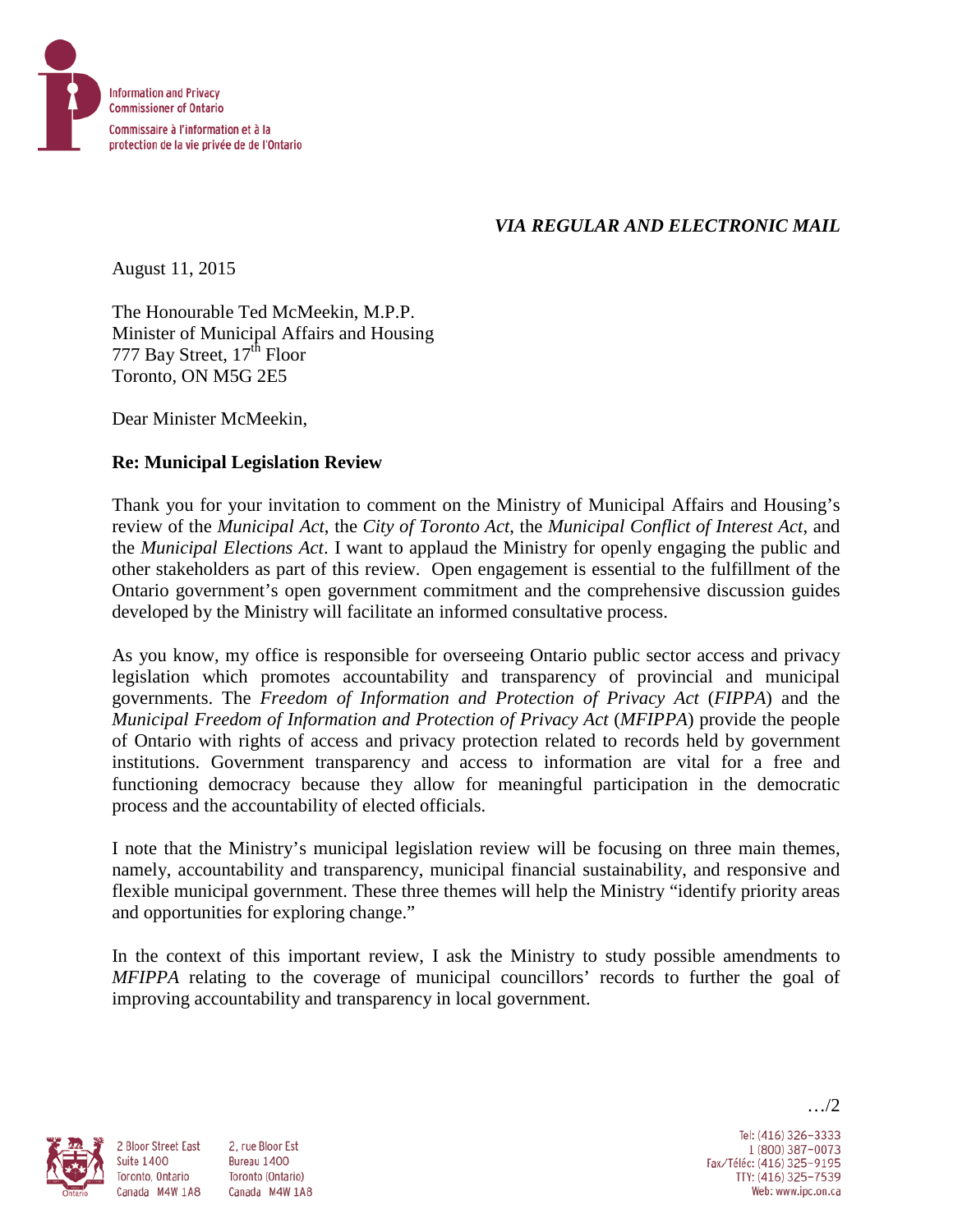The question of whether councillor records are covered by *MFIPPA* is not a new issue. In decisions dating back to 1996, my office has thoroughly analyzed the legislation and concluded that, absent unusual circumstances, individual members of municipal councils (except for the Mayor) are not officers or employees of the municipality. As a result, unless municipal councillors' records are found to be in the "custody or control" of the municipality, they are not subject to *MFIPPA*.

This issue received elevated public attention with a series of decisions from my office in 2012 that considered access requests for records held by Toronto city councillors. These decisions involved requests for access to certain records held by municipal councillors that our adjudicators found were not within the custody or control of the city, and thus, were not accessible under *MFIPPA*. We wrote to the former Ministers of Municipal Affairs and Housing and Government Services in February of 2013 recommending that a review of these issues be undertaken. Our 2013 Annual Report included a call for amendments to address the need for clarity relating to these types of records. At that time, we noted that the status quo does not meet the public's demand for transparency and accountability.

The municipal legislation review provides an excellent opportunity to ensure that information about municipal business is made publicly available to Ontarians. I recommend that an amendment be introduced to expand the scope of the records captured by *MFIPPA* to ensure that records created when carrying out the business of municipalities are covered, even when in the possession of councillors.

I recommend that the following be added as section 2(3.1) and (3.2) of *MFIPPA*:

(3.1) A record in the custody or under the control of a member of the council of a municipality is deemed to be in the control of a municipality for the purposes of this Act, if it was created in the course of the member acting in relation to the civil or municipal affairs of a municipality as set out in the *Municipal Act, 2001*, or the *City of Toronto Act, 2006* in relation to a member of Toronto City Council.

(3.2) Subsection (3.1) does not apply to a personal record of a member or a record associated primarily with the member's interest as a politician and not the interest of the municipality.

My office would welcome the opportunity to discuss this matter further with you and your staff.

On a final note, as you continue to review municipal legislation, I ask that you consult with my office regarding any proposals or recommendations for reform that involve new collection, use or disclosure of personal information or personal health information so that we may provide our comments on these initiatives.